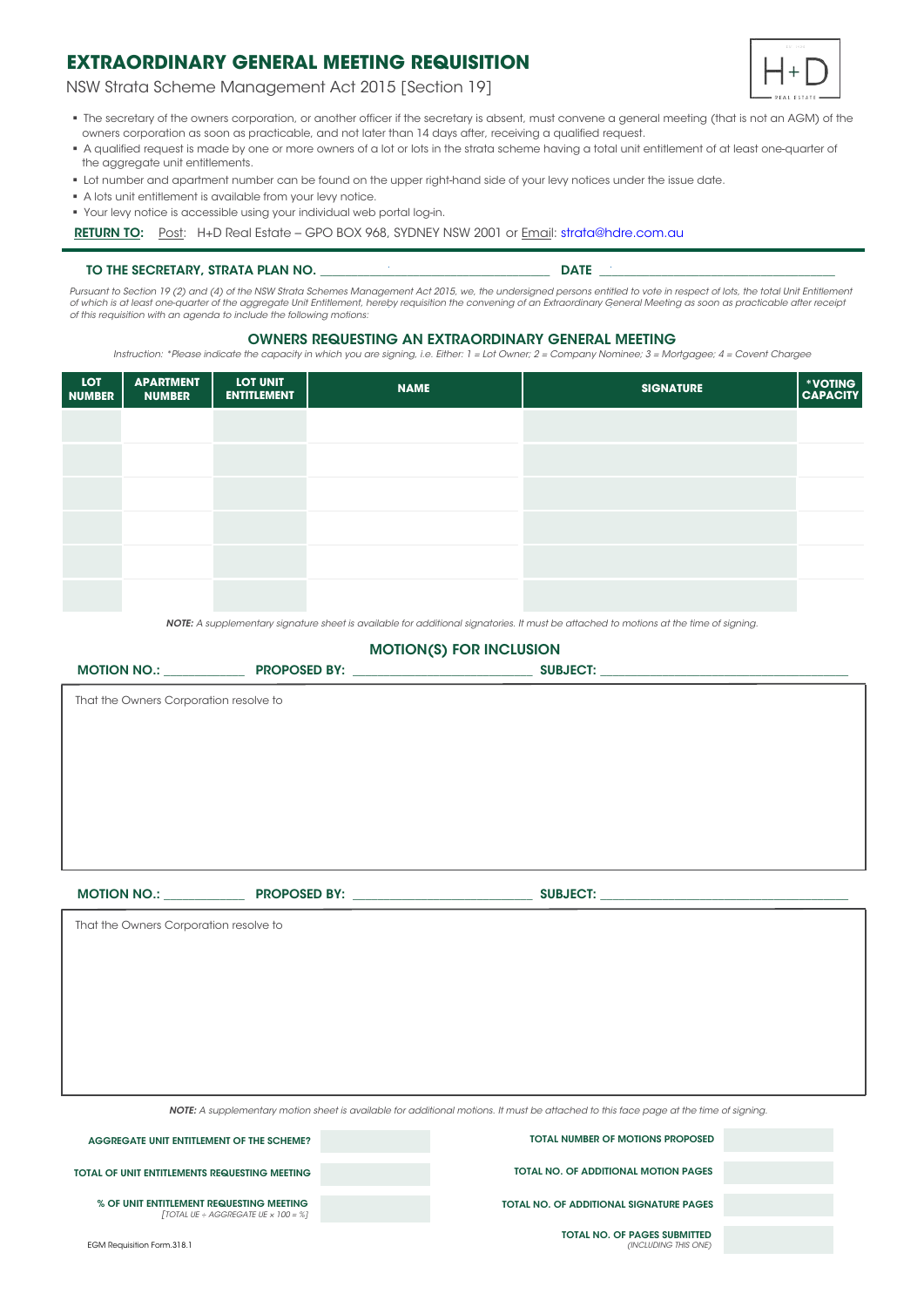NSW Strata Scheme Management Act 2015 [Section 19]



## SUPPLEMENTARY SIGNATURE SHEET

- This page should be used for larger strata schemes only when there are more signatures than provided for on the main sheet.
- Do not sign this sheet unless you have been provided the full document with the proposed motion for you to read prior to signing.
- Lot numbers, Apartment numbers and Lot Unit Entitlement can be found on your levy notices. Available on your web portal log-in.
- This sheet should be numbered at the bottom and attached to the main requisition page before you sign.

| LOT<br><b>NUMBER</b> | <b>APARTMENT</b><br><b>NUMBER</b> | LOT UNIT<br>ENTITLEMENT | <b>NAME</b> | <b>SIGNATURE</b> | *VOTING<br>CAPACITY |
|----------------------|-----------------------------------|-------------------------|-------------|------------------|---------------------|
|                      |                                   |                         |             |                  |                     |
|                      |                                   |                         |             |                  |                     |
|                      |                                   |                         |             |                  |                     |
|                      |                                   |                         |             |                  |                     |
|                      |                                   |                         |             |                  |                     |
|                      |                                   |                         |             |                  |                     |
|                      |                                   |                         |             |                  |                     |
|                      |                                   |                         |             |                  |                     |
|                      |                                   |                         |             |                  |                     |
|                      |                                   |                         |             |                  |                     |
|                      |                                   |                         |             |                  |                     |
|                      |                                   |                         |             |                  |                     |
|                      |                                   |                         |             |                  |                     |
|                      |                                   |                         |             |                  |                     |
|                      |                                   |                         |             |                  |                     |
|                      |                                   |                         |             |                  |                     |
|                      |                                   |                         |             |                  |                     |
|                      |                                   |                         |             |                  |                     |
|                      |                                   |                         |             |                  |                     |
|                      |                                   |                         |             |                  |                     |
|                      |                                   |                         |             |                  |                     |
|                      |                                   |                         |             |                  |                     |
|                      |                                   |                         |             |                  |                     |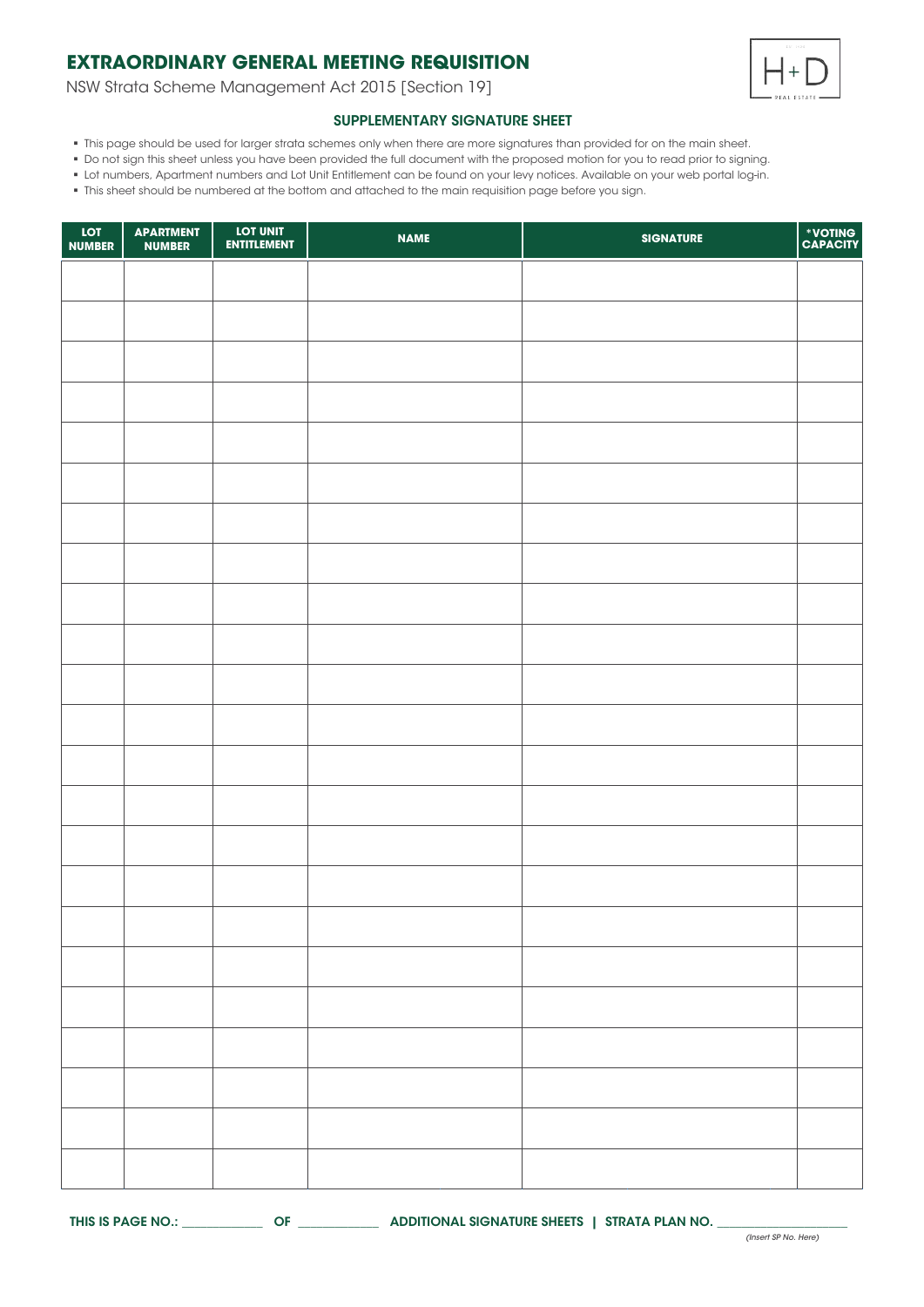NSW Strata Scheme Management Act 2015 [Section 19]



## SUPPLEMENTARY MOTION SHEET

- This page should be used for larger strata schemes only when there are more signatures than provided for on the main sheet.
- Do not sign this sheet unless you have been provided the full document with the proposed motion for you to read prior to signing.
- Lot numbers, Apartment numbers and Lot Unit Entitlement can be found on your levy notices. (available on your web portal log-in)
- . This sheet should be numbered at the bottom, have the proposed motions included with any unused motion boxes crossed through and attached to the main requisition page before you sign.

## MOTION(S) FOR INCLUSION AT A GENERAL MEETING OF THE OWNERS CORPORATION

| $\cdots$                               | . <i>. .</i> . |  |  |  |  |
|----------------------------------------|----------------|--|--|--|--|
| That the Owners Corporation resolve to |                |  |  |  |  |
|                                        |                |  |  |  |  |
|                                        |                |  |  |  |  |
|                                        |                |  |  |  |  |
|                                        |                |  |  |  |  |
|                                        |                |  |  |  |  |
|                                        |                |  |  |  |  |
| That the Owners Corporation resolve to |                |  |  |  |  |
|                                        |                |  |  |  |  |
|                                        |                |  |  |  |  |
|                                        |                |  |  |  |  |
|                                        |                |  |  |  |  |
|                                        |                |  |  |  |  |
| That the Owners Corporation resolve to |                |  |  |  |  |
|                                        |                |  |  |  |  |
|                                        |                |  |  |  |  |
|                                        |                |  |  |  |  |
|                                        |                |  |  |  |  |
|                                        |                |  |  |  |  |
|                                        |                |  |  |  |  |
| That the Owners Corporation resolve to |                |  |  |  |  |
|                                        |                |  |  |  |  |
|                                        |                |  |  |  |  |
|                                        |                |  |  |  |  |